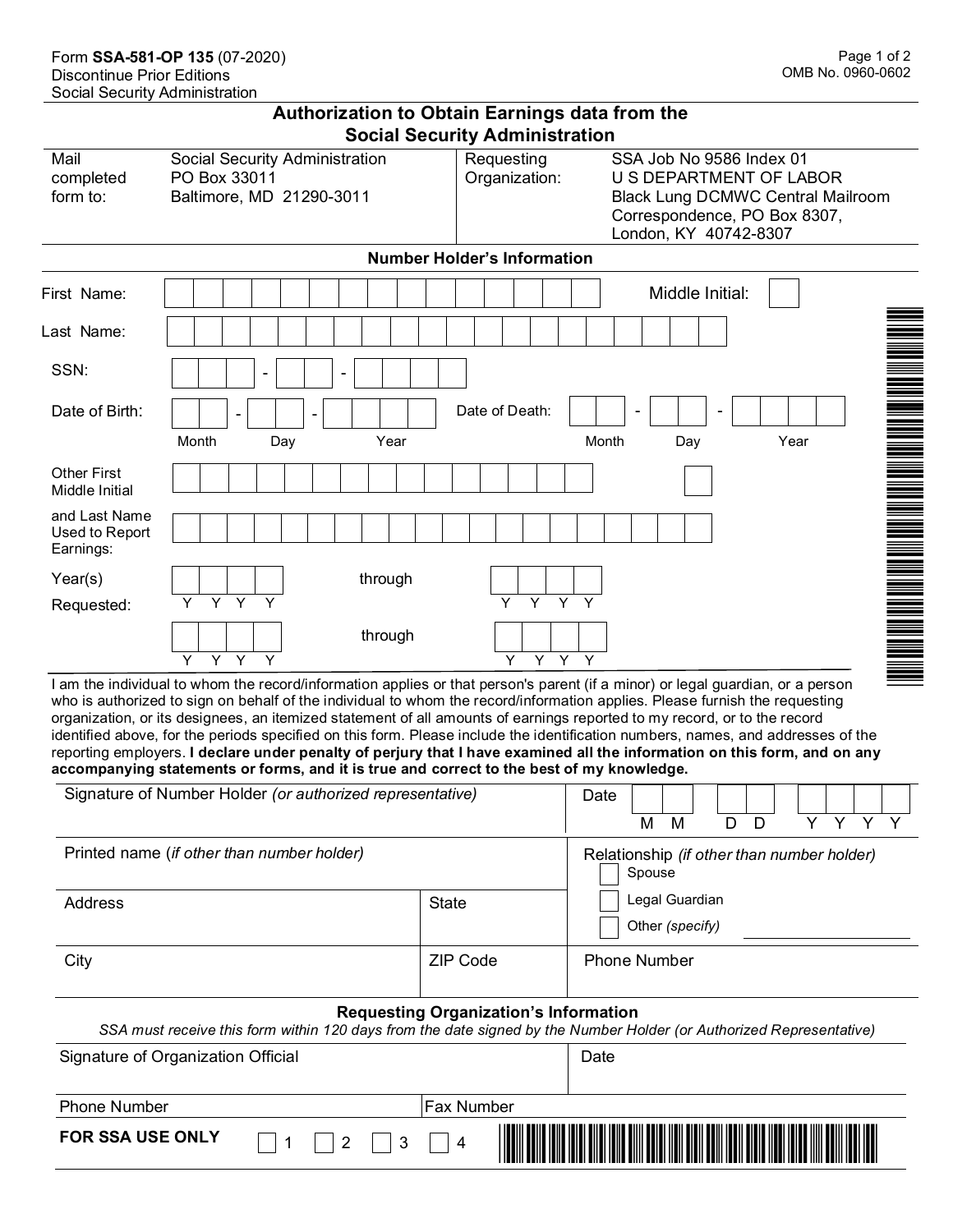# **IMPORTANT INFORMATION**

### **Privacy Act Notice Collection and Use of Personal Information**

Section 205(c)(2)(A) of the Social Security Act, as amended, allows us to collect this information. Furnishing us this information is voluntary. However, failing to provide us with all or part of the information may prevent us from furnishing detailed earnings information.

We will use the information to produce detailed earnings information about the wage earner. We may also share your information for the following purposes, called routine uses:

- To employers or former employer, including State Social Security administrators, for correcting and reconstructing State employee earnings records and for Social Security purposes; and,
- To contractors and other Federal agencies, as necessary, for purposes of assisting the Social Security Administration in the efficient administration of its programs.

In addition, we may share this information in accordance with the Privacy Act and other Federal laws. For example, where authorized, we may use and disclose this information in computer matching programs, in which our records are compared with other records to establish or verify a person's eligibility for Federal benefit programs and for repayment of incorrect or delinquent debts under these programs.

A list of additional routine uses, is available in our Privacy Act System of Records Notices (SORN) 60-0059, entitled Earnings Recording and Self-Employment published in the Federal Register (FR) on January 11, 2006, at 71 FR 1819. Additional information, and a full listing of all of our SORNs, is available on our website at [www.ssa.gov/](http://www.ssa.gov/)privacy.

**Paperwork Reduction Act Statement** - This information collection meets the requirements of 44 U.S.C. § 3507, as amended by section 2 of the Paperwork Reduction Act of 1995. You do not need to answer these questions unless we display a valid Office of Management and Budget control number. We estimate that it will take about 2 minutes to read the instructions, gather the facts, and answer the questions. **Send only comments relating to our time estimate above to**: *SSA, 6401 Security Blvd, Baltimore, MD 21235-6401*.